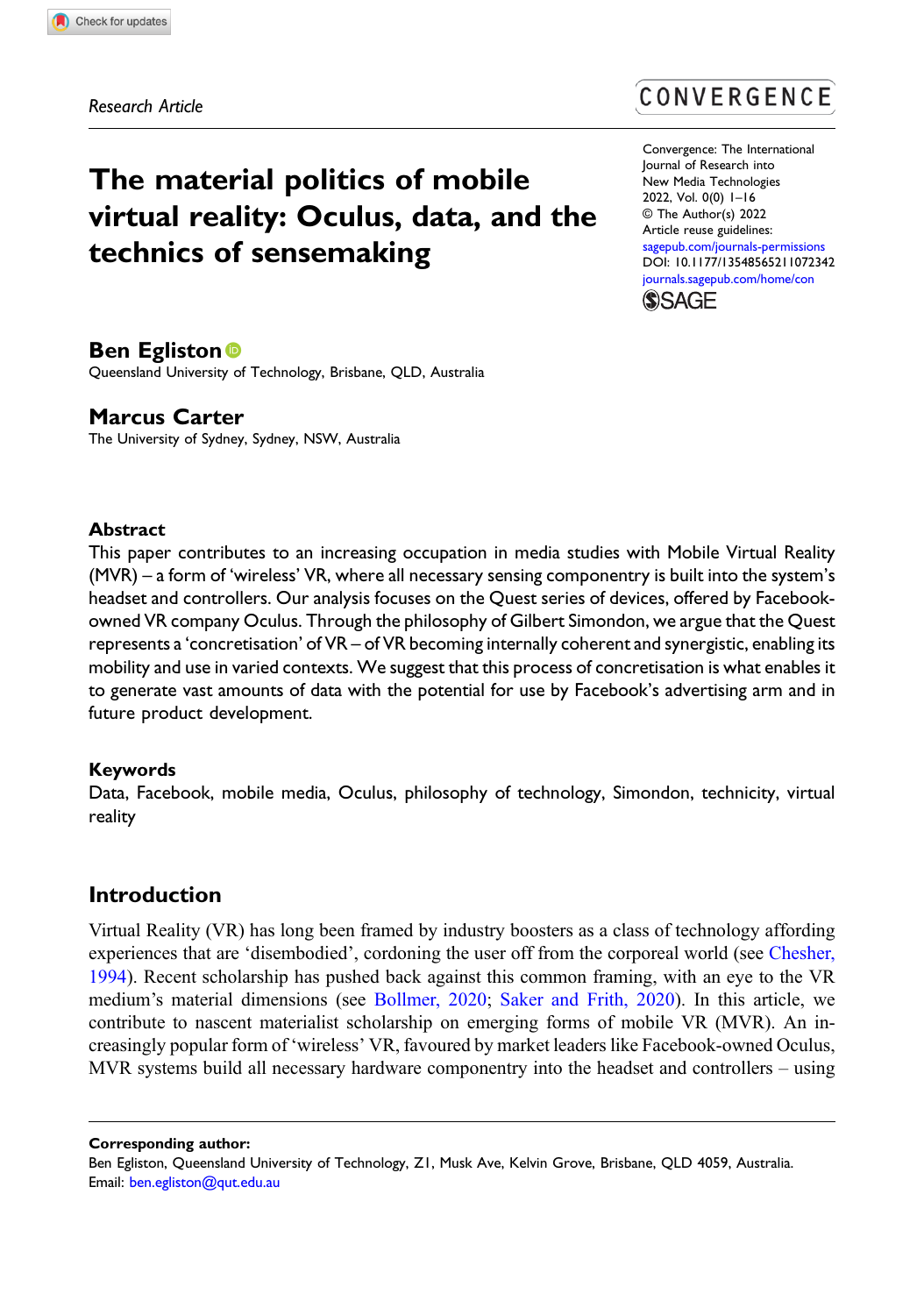inbuilt sensors, outward facing cameras and computer algorithms to generate virtual environments and register movements made by the body (see [Saker and Frith, 2019,](#page-14-1) [2020\)](#page-14-0).

In this article, we examine the case study of the Oculus Quest MVR device. As we have set out in more detail elsewhere, Facebook increasingly frames Oculus' VR (and, more speculatively, augmented and mixed reality – collectively 'XR') as a central part of the platform's future (see [Egliston and Carter, 2020](#page-13-1)), what it now refers to as the 'metaverse'. The company's foray into MVR has proven a success so far. Following the release of the Quest 2 in late 2020, Facebook's fourth quarter (non-advertising) revenue doubled compared to that of its 2019 fourth quarter – which Facebook CFO David Wehner attributed to high sales of the Quest 2. Overall, Oculus' products currently capture a dominant 39% share of the VR hardware market over competitors Sony, HTC and Valve ([Freedman, 2020](#page-13-2)). The device, unlike previous forms of Facebook VR (e.g. the Oculus Rift) does not require a dedicated PC to run software and is entirely self-sufficient beyond the requirement of installing the Oculus smartphone app to set up the console.

Our analysis is driven by two main aims. First, to specify the apparatuses and modalities through which the Quest 'makes sense' of space in ways that are distinct from existing forms of VR. Second, to frame these materially specific sensemaking processes within wider political economic debates surrounding Facebook [\(Bucher, 2018](#page-12-1); [Wilken, 2014\)](#page-15-0), particularly with respect to the company's data and surveillance centred business model.

To coordinate our analysis, we draw on ideas from Gilbert Simondon's philosophy of technicity, emerging from his project of 'mechanology' – a wider philosophical intervention that can be described as a phenomenology for machines, taking seriously their interior 'lives' in such a way that technics are irreducible to their use or effect. For Simondon technicity can broadly be taken as the way technical objects 'come into being, change and endure' ([Mackenzie, 2013](#page-14-2): 192). Simondon's account of technicity centres around a process he terms 'concretisation' (see, particularly, [Simondon, 2017](#page-14-3): 25–29. In Simondon's philosophy, concretisation refers to an inherent tendency of many technological objects, specifically, their dynamic functionality as originating from new forms of synergy, plurifunctionality and internal coherence. It is from this perspective that Simondon studies broader arrangements of interdependent concrete objects (what he calls ensembles), which may exist as part of a wider network of technical objects and human actors (see, e.g. [Simondon,](#page-14-3) [2017](#page-14-3): 247–261).

Following Simondon, we understand the Quest as concrete and distinct from previous forms of (non-mobile) VR on the basis of its tightly integrated hardware and software stack. This view of technology's material substrate afforded through Simondon's thought holds great explanatory power. For Simondon, mechanology provides an understanding of technics not in terms of their use or telos, but in terms of degree of concretization. This is part of Simondon's wider aim to take seriously the role of technics in culture as things that are not deterministic of human action, nor something that can be understood purely as socially or culturally constituted. For Simondon, machines are certainly implicated deeply in human life, society, economy – but have their own distinct agency. While Simondon does not frame it as such, this perspective offers much to political economic analyses of technology today (see, e.g. [Bardin, 2015;](#page-12-2) [Ash, 2017\)](#page-12-3) – specifically, those focused on the political economy of data – by orienting us toward the materialities that subtend mediated life, and the ways these materialties sustain particular aims, logics and interests. As we show here in thinking through the Quest's concretisation, we argue that the Quest and MVR are distinct from other forms of VR (despite their similar end use, of generating virtual environments) – operating as an arrangement of componentry (such as optical sensors, Inertial Measurement Units and computer vision algorithms comprising the system's navigational stack) that allow it to make sense of the environment around the user. The framework of concretisation, then, allows us to take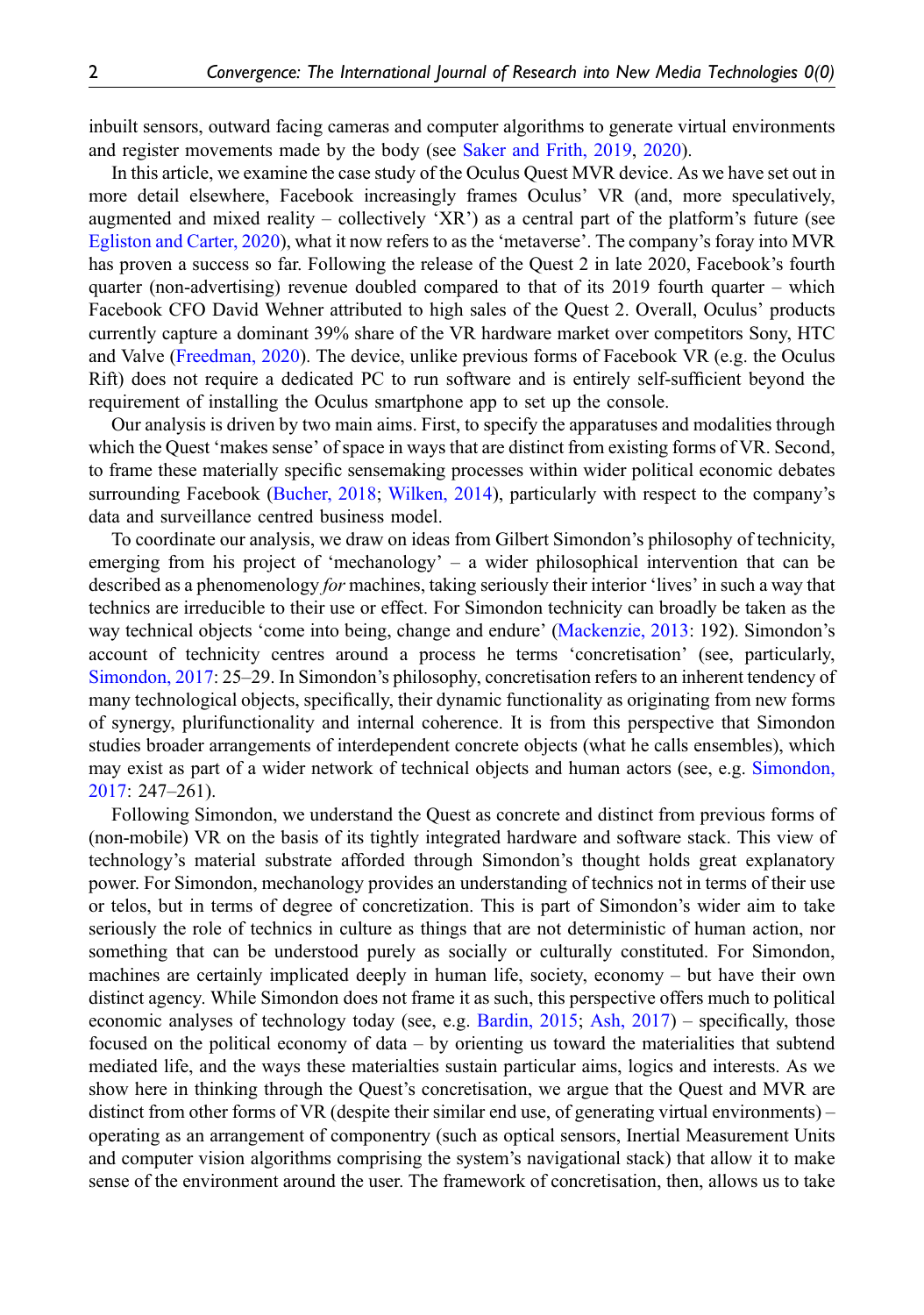the Quest for what it really is  $-$  a data intensive digital sensor that is increasingly (and uncritically) taken into our homes – and to ask questions about who reaps the benefits of its adoption. Drawing from Simondon's notion of the ensemble (that is, the arrangement of interdependent concrete objects), we argue, with reference to Oculus' EULAs and technical documentation, that the Quest's concretization not only serves phenomenological ends – convening particular modes of attention – but accrues financial benefit to Facebook through their surveillance and data centred business model. Drawing from Facebook's statements in these materials, we track the company's ambitions in its development of Oculus – specifically as they pertain to leveraging Oculus' network effects. We focus on how data from user interactions with space may become variously mobilised by Facebook – for ends of targeted advertising and for future product design (see [Egliston and Carter, 2021](#page-13-3)). In this way, through the Simondonian notion of technicity we develop – as Gerlitz and Helmond have it – a 'platform critique' of Oculus (as a subsidiary of Facebook) that is 'sensitive to technical infrastructure whilst giving attention to the social and economic implications of the platform' ([2013:](#page-13-4)2)

In what follows, we begin with an overview of existing literatures exploring the sensemaking capacities of VR (and MVR) technology. We then introduce the philosophy of Simondon and the concept of concretisation, outlining its utility in thinking about digital media. The remainder of our analysis applies Simondon's thought to think through the case of the Oculus Quest. We first examine the concretization of the Quest, compared to earlier forms of VR (specifically the Oculus Rift CV1). From there, we discuss how a more concrete MVR benefits Facebook's imagined platform future, and moreover fits neatly within the corporate aims of Facebook; operating as a part of Facebook as a technical 'ensemble'. Further, we discuss some approaches for intervening in and limiting the role of Oculus within the Facebook ensemble that build from an understanding of MVR's technicity.

#### Making sense with VR

Before proceeding, we offer a brief overview of the relationship between VR as a sensory apparatus, and VR as something that generates certain sensory modes. In the literature to date, the sensemaking capacities of VR have largely been conceived in terms of spatiality. By this, we mean that VR is understood as something that occupies a space, produces certain socio-spatial relations, and requires certain spacings and timings of the body in its use.

One popular way of thinking about VR's sensory capacities has been in terms of the body of the VR user. Like other forms of natural user interfaces, VR produces (and requires) certain spacings of the body in its use. As Bailenson writes 'When you experience a VR simulation, you move your body as if you were experiencing an actual event in the real world' ([2018:](#page-12-4) 31). Indeed, the intuitive or natural regimes of embodiment of VR has been a part of the VR imaginary for some time, as [Chesher \(1994\)](#page-13-0) notes in his analysis of industry discourse around VR in the 1980s and 1990s. He writes that this discourse of a natural, intuitive interface is encapsulated in the language of VR tech pioneers like Lanier, Walser, Gullichsen and Rheingold. On more contemporary VR, specifically focusing on the Oculus Rift, [Golding \(2019\)](#page-13-5) writes of VR as a medium that is imagined largely around the performance of an embodied spectacle, through the user making a range of bodily gestures. He makes this point with reference to the now famous and widely parodied Time magazine cover of (then) Oculus CEO Palmer Luckey suspended in mid-air using the Oculus Rift. Other work has begun to address the politics of embodiment with attention to disability. As [Gerling and Spiel](#page-13-6) [\(2021\)](#page-13-6) have suggested, while VR is commonly held to offer intuitive or natural embodied experiences, it often takes an ableist and normate view of embodiment.

Beyond the space of the body, we might also think of the material environments in which VR is used as spatial. Scholarship has touched on the socio-spatial relations that emerge from the use of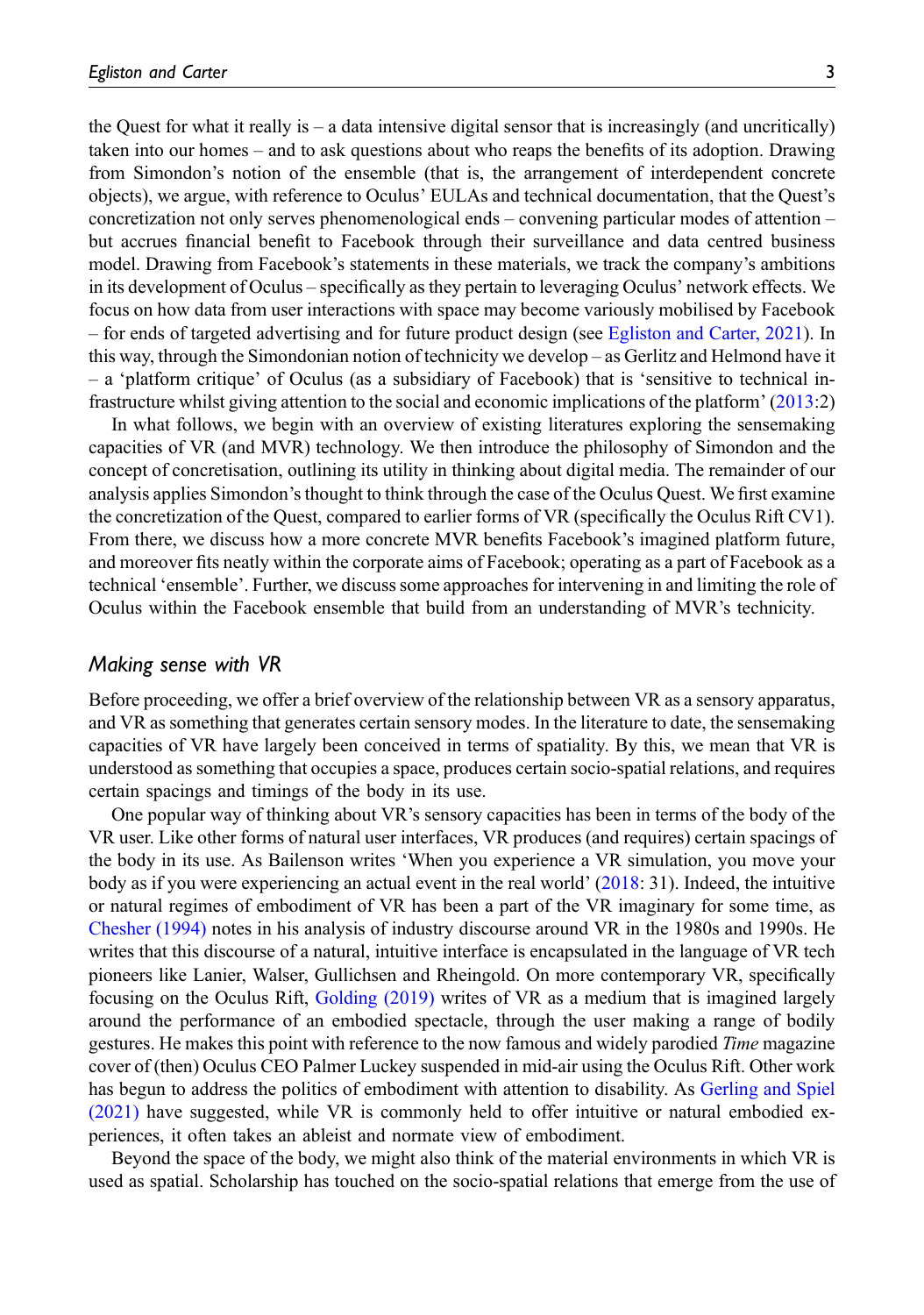VR, particularly in the use of VR in public spaces. Focusing on the use of VR in art gallery spaces, [Parker and Saker \(2020\)](#page-14-4) discuss the qualitative experience of this increasingly popular 'public' use of VR. Inspired by Henri [Lefebvre](#page-14-5)'s (1991) account of spatiality, Parker and Saker understand the art museum as both spatial and social – a dynamic that VR-based experiences alter. As they point out, through interviews with gallerygoers, VR created feelings of 'freedom', inasmuch that their view of the virtual space was not visible to others – providing a 'mastery of space and autonomy that is rare in a crowded museum' (2020: 10). Conversely, their participants describe feelings of vulnerability – particularly in being watched using the technology, which [Carter et al. \(2020\)](#page-12-5) also found in their research into the use of VR videos in the zoo. Museums – as social, public spaces – are inherently characterised by a dynamic of watching others, something that [Parker and Saker](#page-14-4)'s (2020) participants also felt to be intensified through VR, where the user's bodily performance of VR became part of the museum experience.

In a piece that is perhaps most relevant to the present work, [Saker and Frith \(2020\)](#page-14-0) focus on the Quest as a 'mobile' form of VR, not tethered to a stationary PC and set of sensors (as with previous iterations of Oculus hardware). They develop the concept of coextensive space 'as a way of understanding the developing relationship between the physical, digital and concrete reality that is being enacted by current VR systems' (2020: 3). In this way, the 'concrete space' – referring to the users' analogue surroundings – of the world is always and already included in the phenomenological experience of VR (chiming with broader accounts of media and space, particularly mobile media, see [Humphreys, 2012](#page-13-7)). Through their examples of the Oculus' Passthrough or Guardian systems – which allow the player to see, in mediated form, and navigate the analogue space surrounding them without taking off the headset – Saker and Frith argue that 'modern VR systems are forging an altered relationship between the physical, the digital and concrete space, through the mediated inclusion of concrete reality' (2020: 9).

Through Simondon, and by identifying MVR in the form of the Quest as a particular concrete object we are able to build on Saker and Firth's theorisation of MVR as changing the phenomenological experience of  $VR -$  as something characterised by a coextensive relation with space [\(2020](#page-14-6)). Attending to the Quest's materiality (and recognising this as distinct from existing forms of VR), we demonstrate, is useful in developing political economic critique of Oculus products, particularly key (yet missing from existing analyses) in light of Facebook's ownership of Oculus (and recent integration of Oculus' development into Facebook Reality Labs). Much like other forms of mobile media (see, e.g. [Frith and Wilken, 2019](#page-13-8); [Wilken 2015](#page-15-1)), the technics of mobile sensemaking are not neutral but bound up with political economic questions of power; technics are the means to some social or economic end. The work of Wilken (2015: 53) is particularly instructive in highlighting the necessity of coupling analyses of mobile media's technological affordances and dimensions with political economic analysis – particularly as they pertain to data and the capitalization thereof. As we show, the concretisation of the Quest and MVR not only serves profit motives relating to things like user experience or reducing overall cost for users (and achieving further market penetration) – but rather that the Quest's use as a concrete object is generative of various kinds of profitable network effects commensurate with Facebook's platform economic business model. Specifically, we refer to the use of data generated by Quest users as feeding into future AR product design and into Facebook's ad network and targeted advertising, as specified in Facebook's October 2020 amendment to the Oculus EULA. In sum, drawing from Simondon, questions of Oculus MVR's political economy (particularly concerning data) become clear once we consider its concretisation with an eye to the wider ensemble of Facebook.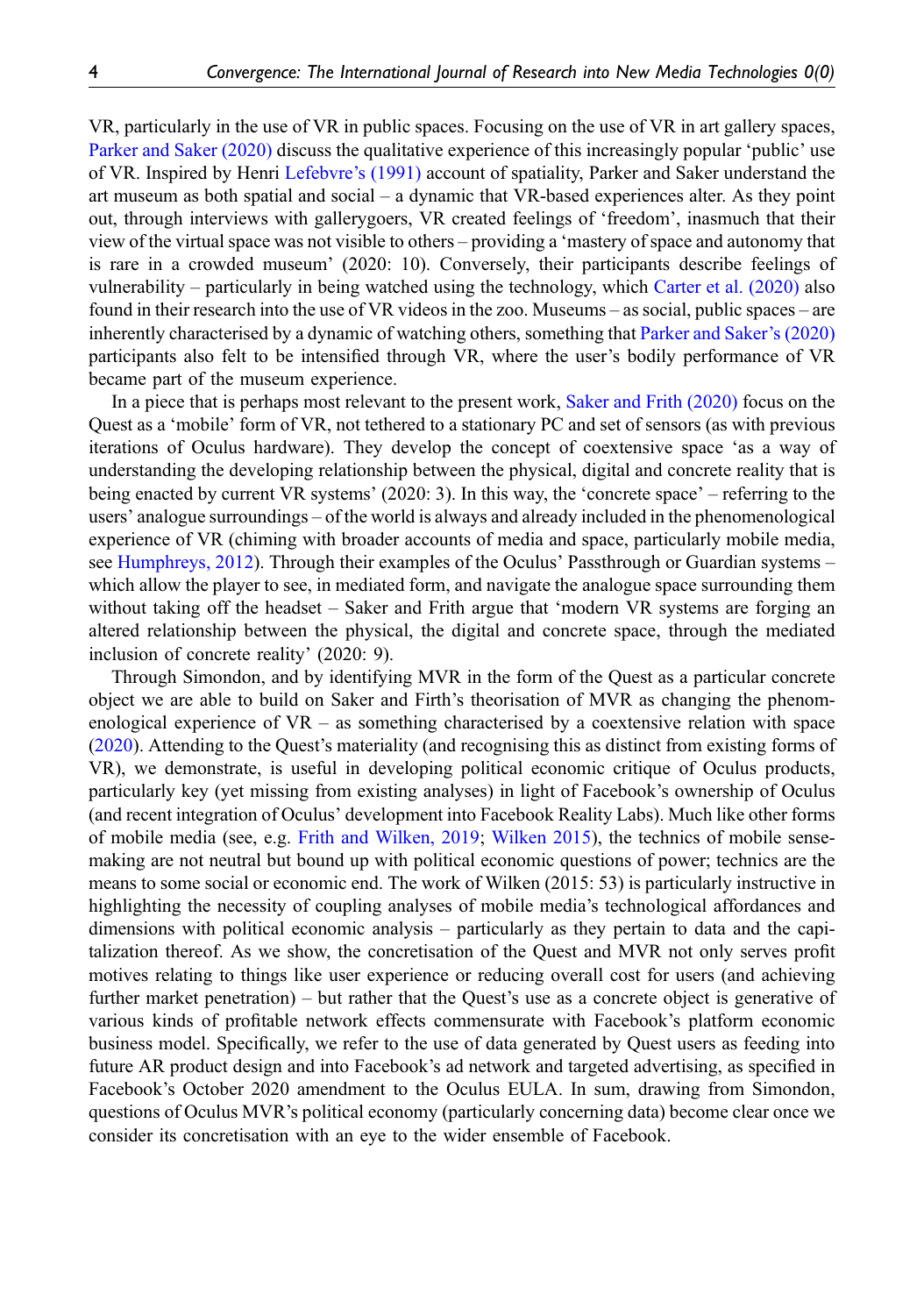#### Concretisation and technology

Simondon's thought largely spans two main texts – Individuation in the Light of the Notions of Form and Information (2020, ILFI hereafter) and On the Mode of Existence of Technical Objects (2017, METO hereafter), both of which were presented for his doctorate, defended in France in 1958. Across these projects Simondon maintains a common interest in characterising systems – whether physical, vital, technical or psycho-social – in terms of ontogenesis, that is, of becoming or individuation; in so doing, contesting 'metaphysical theories [that] assume a priori the existence of fully-constituted individuals' [\(Mills, 2015:](#page-14-7) 62). *ILFI*, Simondon's main thesis, expansively deals with the individuation of social and biological individuals, such as psychic and collective individuals. It is here that he develops the concept of the transindividual – a category which 'attempts to account for the systematic unity' ([Simondon, 2020](#page-14-6): 9) of different kinds of individuation. For example, the mind – the psychic individual – is not originary but constructed in a collective sense, through relations (social, symbolic, technical) 'exterior to the individual' [\(Combes, 2013:](#page-13-9) 26).

These ideas form the basis for much of Simondon's thought on technology in METO, his complementary doctoral thesis. It is here that Simondon's ambition is to reconcile the 'false' [\(2017](#page-14-3): 16) opposition between technics and culture. He states that there are two 'contradictory attitudes' [\(2017](#page-14-3): 17) that prevail in thinking about technology in relation to culture. First, the tendency to crudely understand technology in terms of its actualisation or utility, devoid of signification and bracketed off from the social (2017: 17). Second, as 'fetishized' (as [Heaney, 2019,](#page-13-10) puts it) – a tendency to fear or exalt the technical object for its capacity to bear upon human life (2017: 17). Simondon's wager is that to properly understand the role of technology in society, we need to walk the line between these two poles of technological and social determinism. It is as such that to think technics is to think in terms of the transindividual (see [Simondon, 2017](#page-14-3): 247–261), to think of technics as 'mediators between man and nature' ([Simondon, 2017](#page-14-3): 16).

The method posed by Simondon to focus attention onto technics emerges in his philosophy of 'mechanology' – a positivist leaning object analysis, bridging the fields of philosophy and engineering. Simondon offers the concept of technicity as a way of thinking about how technical objects exist in the world [\(Mackenzie, 2002](#page-14-8)), squarely focused on the lives of technologies, so to speak, as entities within human societies. For Simondon, to think of the role of technics in society, we must first explore the network of more-than-human relations that form between and around technics and humans.<sup>[1](#page-12-6)</sup> While this analysis may seem distinct from his focus on the individuation of organic beings, many of the themes of process and relationality we see in *ILFI* have a direct bearing on his ideas in METO. There is, however, some terminological difference in how Simondon speaks of technics. Distinct from the relational process of psychic or social individuation, technical objects, or 'individuals' (e.g. engines or transistors or tractors or hydroelectric dams, to give a few of Simondon's own examples), undergo a (similar) process of 'individualization'.

Key to our analysis is a specific process Simondon calls concretisation, a term he proposes in METO to think about the interdependency of an object's technical componentry as they pertain to overall functioning. Concretisation denotes the evolution from what Simondon calls an 'abstract' state – that is, a state of organisation where elements have singular functions and operate in a chainlike fashion – towards a more synergetic integration and inner-convergence, one where elements become 'pluri-functional' (that is, taking on several roles at the same time). The point is to conceive the genesis of technical objects as emerging from the interior of the technical object itself as 'successive designers and manufacturers integrate previously separate or abstracted systems… into more concrete arrangements' ([Ash, 2017](#page-12-3): 30).<sup>[2](#page-12-7)</sup> To help clarify this somewhat abstruse terminology,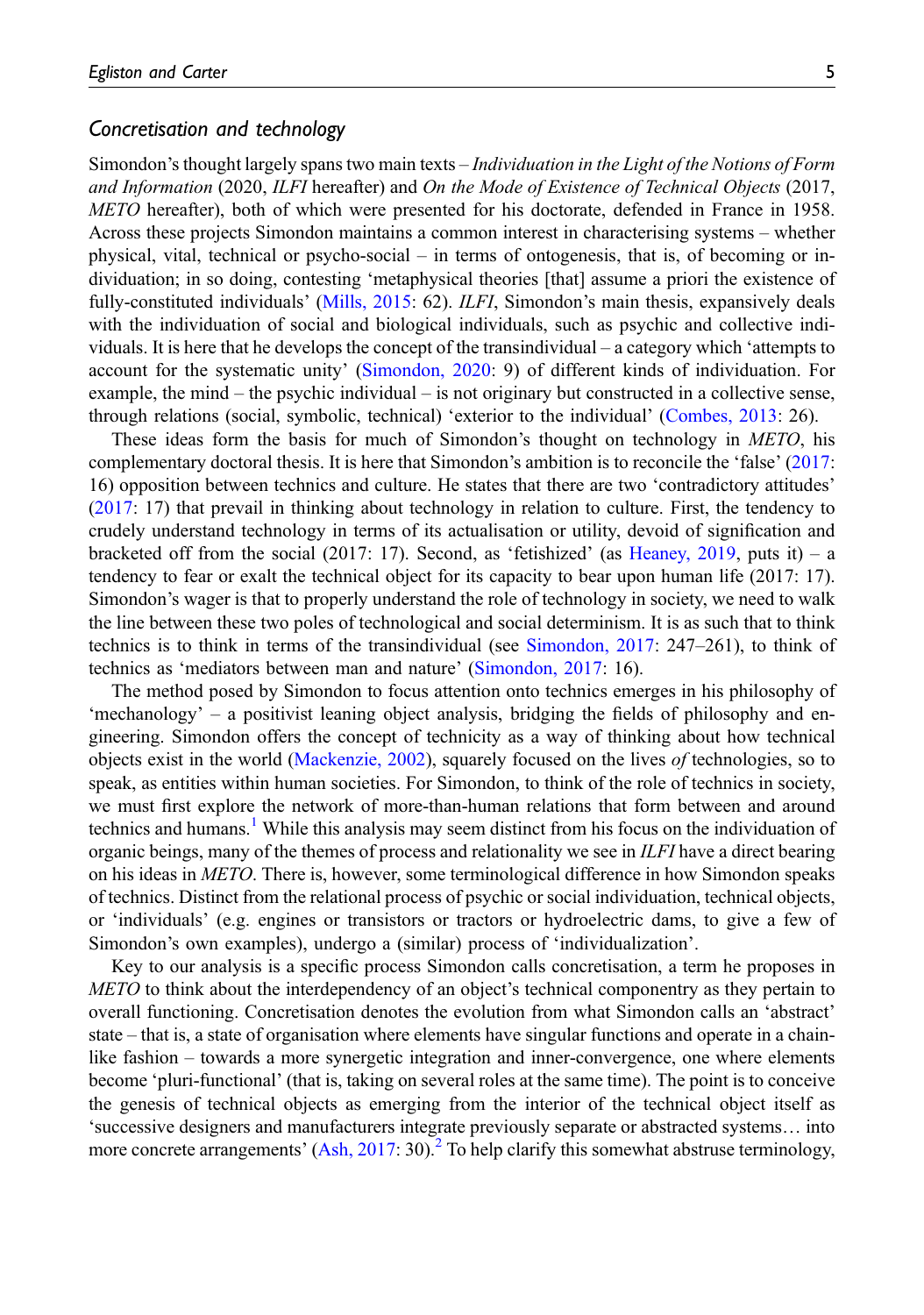we provide some examples from Simondon's work, and from more recent digital media studies that adopt Simondon's thought.

Early in METO Simondon illustrates concretisation through the example of the shift from watercooling to air-cooling systems in combustion engines. Water-cooled engines, he writes, are abstract because they feature a separate system attached to the main engine (e.g. featuring a pump and circulatory system to keep the engine from overheating). The air-cooled engine, on the other hand, is concrete because the cooling mechanism is built into the engine. The air-cooled engine – which in Simondon's example involves adding fins to the cylinder – is conceived as more concrete because the engine's functioning is no longer provided by a separate, closed water-cooling system, one which requires its own conditions for operation separate to that of the engine. The air-cooled engine operates as part of the normal operation of the engine as a single technical system. Additionally, a further degree of concretization can be noted in that the same fins that are used for air-cooling also provide structural integrity to the cylinder head. We therefore witness in this progression a move from an arrangement of (abstract) structures to a single concrete system which supports multiple functions.

A more up to date illustration of concretisation comes from Bernhard Rieder's mechanology of software in *Engines of Order* (2020). As Rieder notes, the way Simondon conceptualises the movement from an abstract to concrete state in pre-digital technics is complicated through software and the practice of programming. Rieder characterises, for instance, 'a program that relies on preexisting modules or libraries as an example for an abstract technical object' (2020: 71). He elaborates that 'since the compiler' – that is, the software that translates computer code into different programming languages to create a program – 'builds the actual technical object and reproduction comes down to mere copying, a more abstract or modular 'construction will be much faster and cheaper to create than a more concrete, optimized, and integrated object'' (2020:71). Thus, in the context of software development, an abstract object is not necessarily 'less' optimised than a concrete one – and is something that is actually more adaptable and widely used. This is not to say that Simondon's categorisations of abstract and concrete no longer hold water today; rather it is to say that new technologies complicate and create further permutations of abstractness-concreteness.

To reiterate: Simondon's goal is by no means to push an anti-correlationist view of humans and technics, as is the fashion of recent new materialisms or object-oriented ontologies. His attention to the elements comprising the object and the agency of matter must be understood within the context of a broader motivation to theorize the technical as imbricated within the social or cultural. It is through mechanology – through a 'phenomenology of the technical object' ([Simondon, 2017:](#page-14-3) 250) – that we are equipped with a systematic and rigorous method to show just how life is materially subtended. Yet despite the normative force to 'put culture and technicity on equal footing' [\(Rieder,](#page-14-9) [2020](#page-14-9): 64) there is one major limitation worth addressing, pertaining to Simondon's treatment of the social: the absence of any explicit social or political critique (see [Bardin, 2015\)](#page-12-2).

The problem, as diagnosed by writers like Daniela Voss, is that Simondon 'shows no ambition to criticise the social relations of domination, in stark contrast to the Marxist intelligentsia around him' (2019: 282). Simondon's engagement with political economic theory – particularly Marx and the idea of alienation with respect to automated factory work – is a good example. As Voss summarises it, for Marx alienation describes how 'the worker is not simply subject to the machine but to the technologically embodied rationality of the productive process itself, i.e. the logic of capital' (2019: 294). While Simondon does not outright deny the role that socioeconomic factors play in technological development (2017: 254), or the wide-ranging contexts into which technology enters, he argues – on a vulgarised account of Marx – that those socioeconomic factors are understood in overly deterministic terms. Instead, Simondon re-defines alienation, taking it to describe a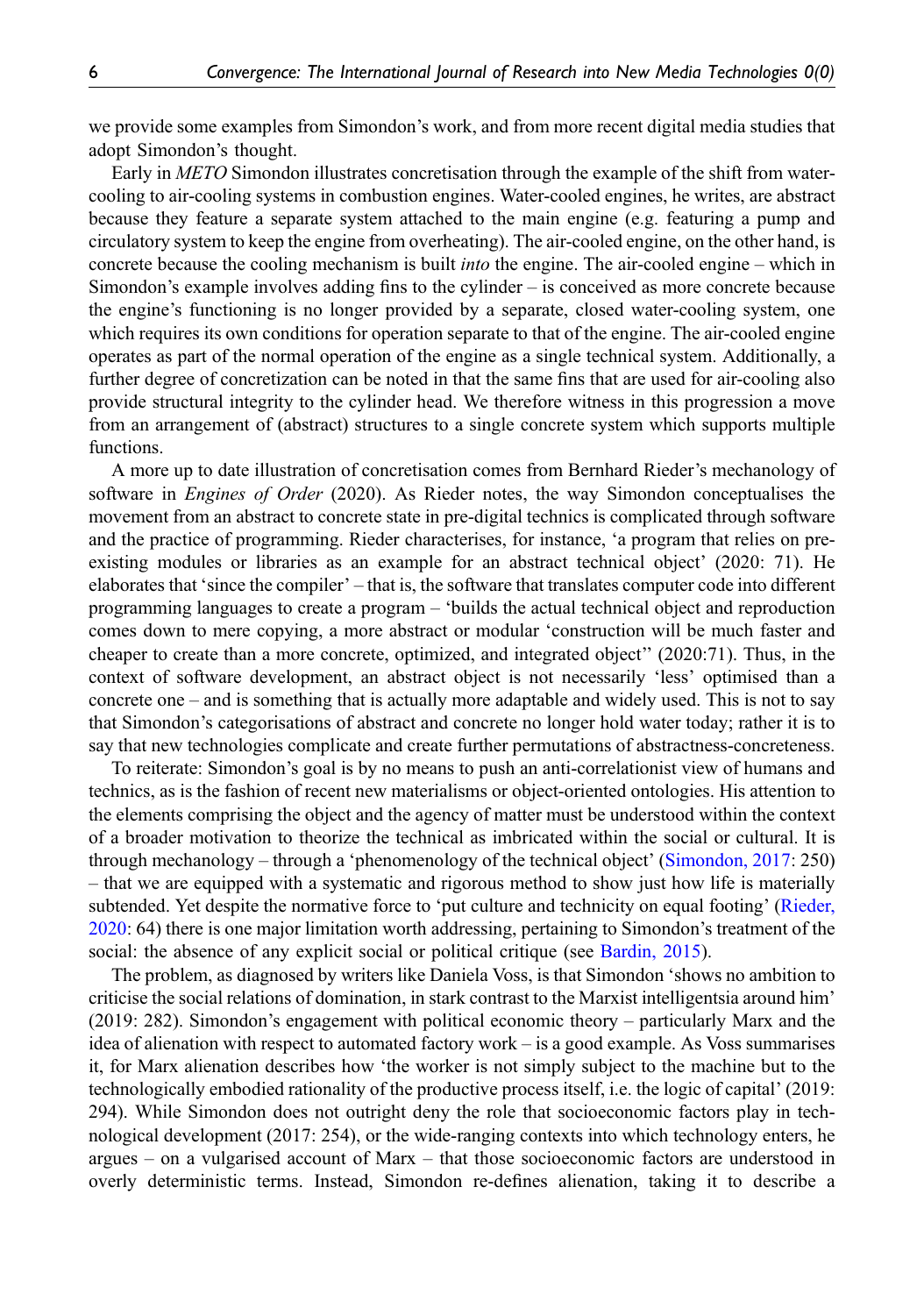(supposedly more profound) psycho-physiological loss of a capacity for technological intellection by way of minimizing the agency of the human operator in technologically mediated practices (see [Simondon, 2017:](#page-14-3)  $25-29$ .<sup>[3](#page-12-8)</sup>

Simondon's wager is obviously problematic and limited in this sense in its potential to deal with political struggles surrounding technology (such as those concerning labour), as we must always speak of technology Janus-faced, to both the social and the material. Decades of research in fields like Science and Technology Studies (e.g. [Winner, 1978;](#page-15-2) [Pinch and Bijker, 1984\)](#page-14-10), and a recent resurgence of interest in questions around the 'social' dimensions of technology like data and algorithms (see, e.g. D'[Ignazio and Klein, 2020](#page-13-11); [Eubanks, 2018\)](#page-13-12) – particularly as they pertain to equity, power and fairness – would suggest that it is exigent to understand concretisation as a social, political and economic phenomenon, underlain by certain ideologies and interests.

Despite limitations in leveraging his philosophy for social critique, Simondon offers a fruitful framework, through his 'normative pedagogy of technical culture' [\(Bardin, 2015:](#page-12-2) 228), for those advancing technopolitical critique today.<sup>[4](#page-12-9)</sup> For Simondon, to be alienated is to be deprived of the capacity to participate in technical development or transformation due to an ignorance of the relationship between 'man' and 'object'. Indeed, for Simondon and us today, this is particularly urgent, in light of the status of technology as one of the 'activities and processes that are called human' ([Bardin, 2015:](#page-12-2) 231). While not drawing on a Simondonian framework, there are clear resonances between Simondon's normative mechanology and recent attempts to understand the relationship between technical objects and the social, in efforts rooted in social justice to address the harms of technology through 'unlocking' its 'black box' (see, e.g. Crawford and Paglen, 2019). It is in such a tradition (drawing from Simondon's ideas) that we situate our response to Oculus' MVR.

In the following section, we cast Oculus' MVR in terms of concretisation as a theoretical and conceptual move to understand how the Quest's sensing capacities are centrally reliant upon a high degree of synergism and plurifunctionality, in contrast to more abstract, functional chains in previous forms of VR (focusing on the popular Oculus Rift CV1). Beyond its explanatory power, we believe that the material orientation Simondon provides has critical scope – providing the means to articulate how the Quest as MVR is not simply a benign 'experience generator' but a sophisticated arrangement of sensing – and data intensive – technics. We go on to show – through reference to Facebook's public facing materials and legal documentation – that this concretisation of MVR is not just to achieve a more mobile, coextensive relation to space (cf. [Saker and Frith, 2020\)](#page-14-0). We argue that concretisation through more mobile, data intensive VR fits within the corporate aims of Facebook – particularly their data and surveillance centred business models.

## Mobile VR and concretisation

Innovations in contemporary VR sensors have progressed through various stages. Up until recently, Oculus' VR has been reliant upon external optical sensors. We see this in previous iterations of Oculus hardware (such as the Oculus Rift CV1, the first commercial version of the Rift, on market from 2016–2019) – which tracked the movement of the user in space using fixed-in-place 'Constellation' sensors. Constellation is the Rift's rotational and positional tracking system, used to track the position of the users' head and hands (specifically, the controllers). The Constellation's optical sensors (which are in fact cameras located within the Rift's 2 external sensor devices, see [UploadVR, 2017](#page-14-11)) are used to track light emitted from LEDs on the controllers and head mounted display (HMD).

For the Rift to 'make sense' of movement and space, frames captured by the sensor are sent to the user's PC over USB cable. The PC then processes each frame, identifying the position of each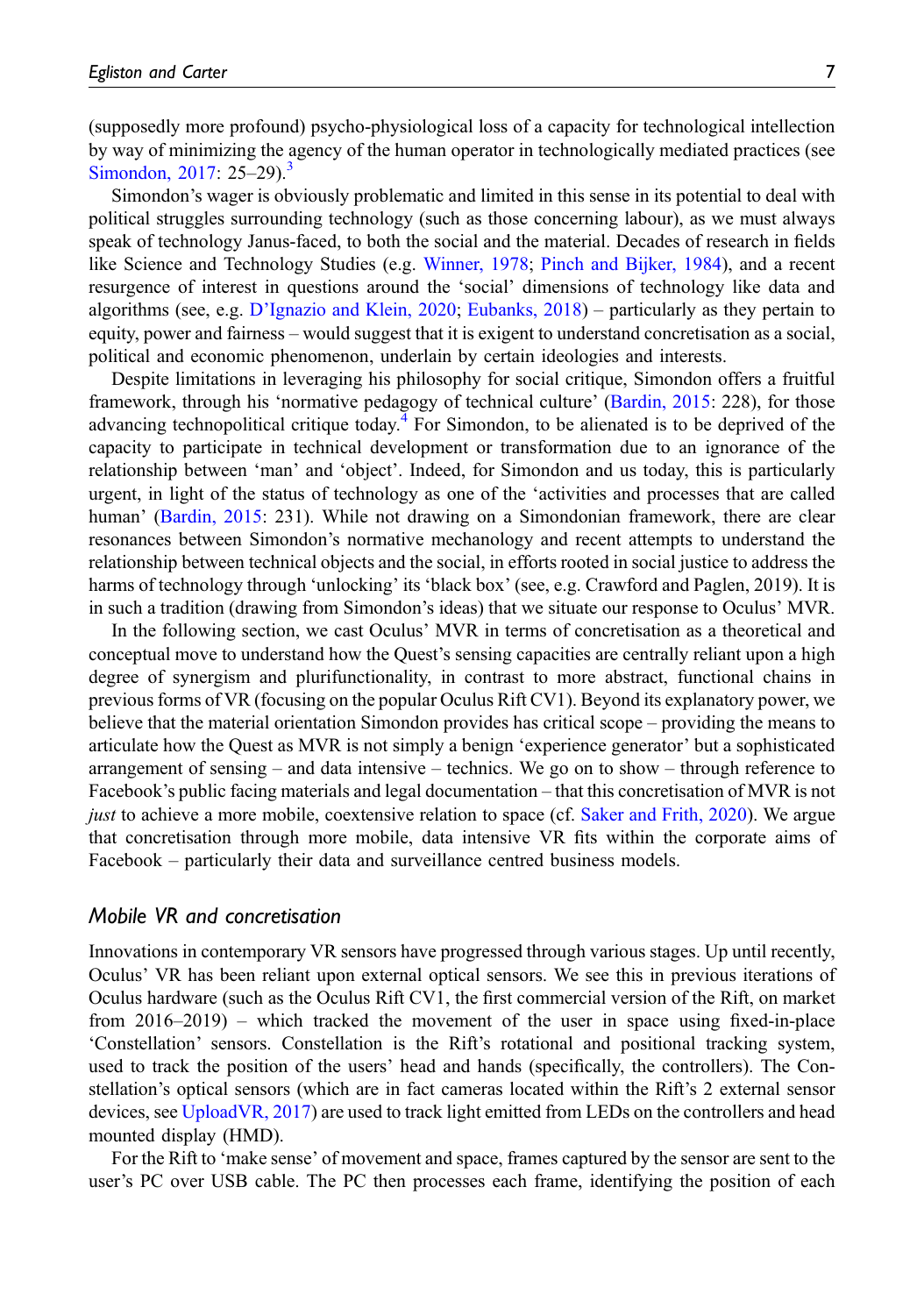infrared LED and thus the relative position of each object. Each frame is subjected to processing so that the infrared signals are clearly highlighted. External components, such as a light filter are also used in order to ensure that excess light does not inhibit retrieval of the X, Yand Z coordinates of the LEDs on the headset and controllers. The Rift, in Simondon's language, might be described as more 'abstract' – less multifunctional, a system comprised of a number of different self-sufficient things. The fact that the Rift's functioning is reliant upon a range of different components with singular functions means that any interruption to any of these components' functioning severely effects the overall functioning of the Rift (e.g. if a sensor is blocked or knocked over).

MVR technologies such as the Oculus Quest have instead developed to be more concrete. The concretisation of the Quest can be understood in terms of developments in the hardware and software layers comprising its navigational 'stack'. At the basic (yet fundamental) level of hardware, the concretisation of the Quest is in large part reliant upon a mix of advanced computing power (particularly, as emphasised in Facebook's technical documentation [\[Hesch et al., 2019\)](#page-13-13) the device's processor). Much like Simondon's mid-century examples, the Quest relies upon concretised thermal management – with thermal management noted as a significant design consideration in a blog post summary of designing the Quest's navigation stack (see [Hesch et al., 2019](#page-13-13)). Indeed, as Mark Zuckerberg has noted elsewhere (The Information, 2021) it is CPU cooling that is one current technological barrier to Oculus adding more advanced sensing capabilities to the Quest (such as eye and facial expression tracking).

Heat evacuation is as necessary for modern-day computing as it is for mid-century technics (like the aforementioned combustion engine) – excess heat for both engines and computers resulting in diminished performance, and potentially the complete breakdown of the object altogether. As Oculus have noted, the Quest is reliant on an overclocked Qualcomm Snapdragon 835 processor – meaning that the CPU runs at speeds higher than those certified by Qualcomm (allowing it to process data from multiple different sensors, to make sense of surroundings, to track and follow the controllers and so on). Doing so, however, means that the CPU requires higher voltage, and therefore generates more heat, and for this reason Oculus have implemented a 'robust cooling system' [\(Pruett, 2019:](#page-14-12) n.p.). Specifically, as revealed in Twitter user Goroman's disassembly of the Quest 2 ([Goroman, 2020](#page-13-14)), the device is cooled through an electrically powered fan and the arrangement of the chipset such that it facilitates passive airflow and heat dissipation – both of which sustaining the requisite overclock speed, voltage and temperature. While aspects of this cooling system are concrete – such as the passive cooling system, which at once directs air and provides structural integrity for the front of the headset, the reliance on a fan makes it more abstract than the previous Oculus Go. This said, despite the Go being 'more concrete' in this sense, it is limited in its capacity to render high fidelity graphics, or to sense bodily movements with a high degree of accuracy (due to only having a single passive cooling system, which is insufficient in cooling higher power CPUs). It contrasts further to the highly abstract Rift – which relied on passive cooling in the headset itself, but with the further need to properly cool the PC, doing the bulk of computational processing. To recapitulate Rieder'[s \(2020\)](#page-14-9) claim, digital technics are not necessarily 'less' optimised by being more abstract/less concrete; here, something that enables greater degrees of mobility.

The Quest's move from an abstract functional chain of external sensors to an integrated, concrete system is also centrally reliant upon the componentry directly involved in sensing movements of the body and movements of the device through space. The Quest's 'Insight' navigation stack is an assemblage of sensing components (cf. [Mackenzie and Munster, 2019;](#page-14-13) [McCosker and Wilken,](#page-14-14) [2020](#page-14-14): 55–70). Insight operates mainly through a form of visual-inertial Simultaneous Localization and Mapping (SLAM). Put simply, SLAM is a computational method of constructing a digital map of the environment the device is located within (see [Kanderske and Thielmann, 2019\)](#page-13-15). SLAM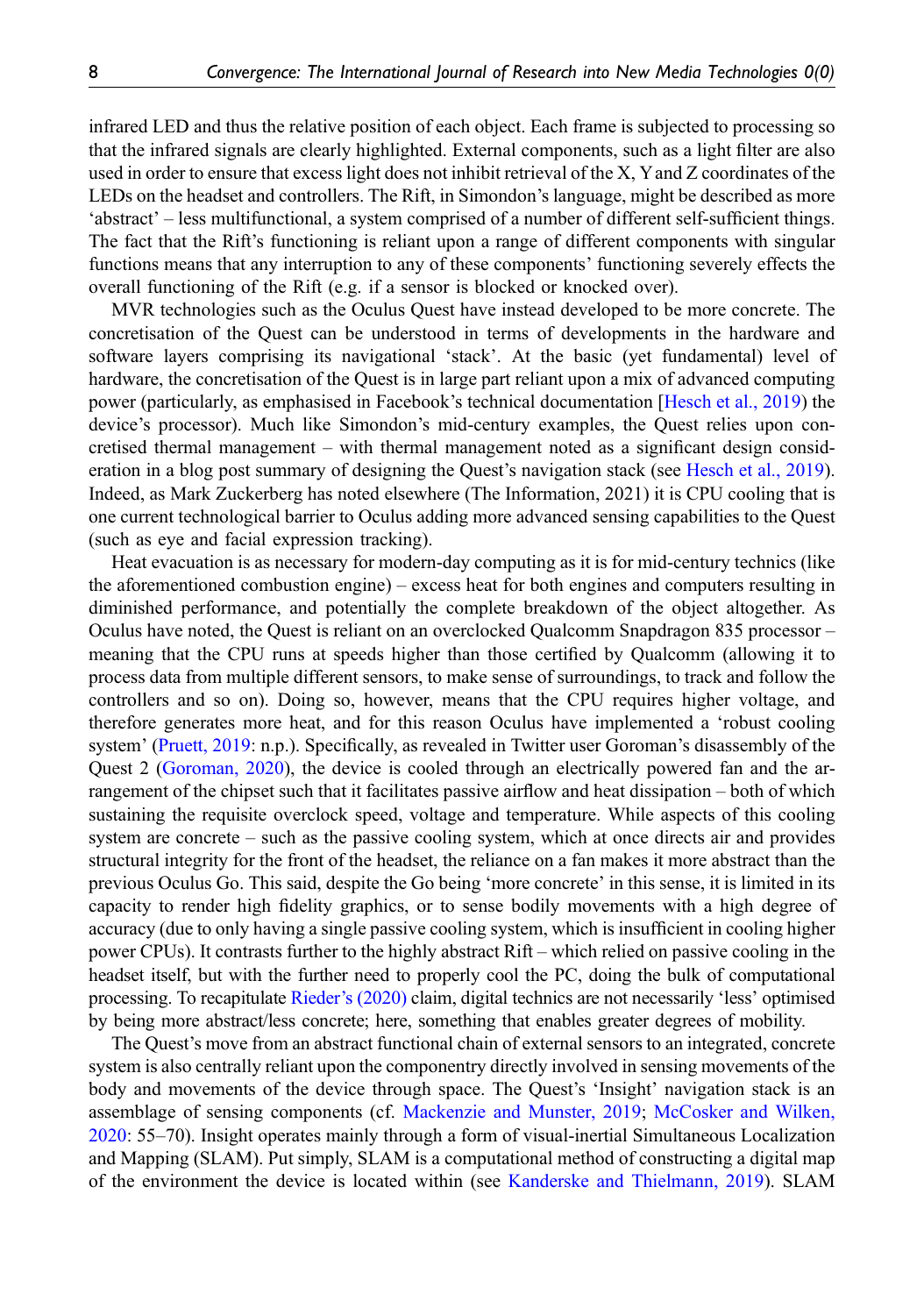enables the device to know where it is, relative to where it was (important in VR as to properly calibrate motion). The SLAM system – as Facebook put it in their technical documentation – is reliant upon data captured by the now pluri-functional camera.<sup>[5](#page-12-10)</sup> As Facebook note in their documentation of Insight, the camera fulfils two main roles in the Insight stack:

- 1. 'Image data from cameras in the headset helps generate a 3D map of the room, pinpointing landmarks like the corners of furniture or the patterns on your floor. These landmarks are observed repeatedly, which enables Insight to compensate for drift (a common challenge with IMUs, where even tiny measurement discrepancies build up over time, resulting in inaccurate location tracking).
- 2. Infrared LEDs in the controllers are detected by the headset cameras, letting the system bound the controller position' ([Hesch et al., 2019:](#page-13-13) n.p.)

As the documentation notes elsewhere,

'As you move, Oculus Insight detects pixels in images with high contrast, such as the corners of a window. These high-contrast image regions are tracked and associated over time, from image to image. Given a long enough baseline of observations, Oculus Insight is able to triangulate the 3D position of each point in your surroundings. This forms the basis of the system's 3D environment map.' ([Hesch](#page-13-13) [et al., 2019](#page-13-13): n.p.).

The optical sensors in an Oculus Quest do not just observe the room that the user is in, but they provide precise, accurate and efficient positional tracking. This enables VR experiences, as movements of the head and hand, to be quickly translated into changes in perspective and the movements of the virtual avatar.

Further to the camera's role in navigation, a further degree of concretization can be noted in the camera's plurifunctional role in augmented reality applications. The Quest's camera is used in the 'Passthrough' system, where the user's view will shift from that of the software to a stereoscopic, black and white view of the space around the user should the user breach the bounds of the demarcated space (e.g. so they do not collide with objects). Outside of this, users can manually activate the Passthrough system to view their surroundings, and recent promotional material by Facebook focuses on the ability to move seamlessly between these spaces [\(Oculus, 2020a](#page-14-15)). Facebook have begun to promote Passthrough enabled AR applications. One recent example is Oculus' Infinite Office – allowing users to manipulate a virtual keyboard and desktop, while still able to see a greyscale image of the setting in which the user is working. Further, Facebook will reportedly offer a Passthrough developer API in 2021 ([Heaney, 2020\)](#page-13-16), enabling third party development of virtual objects to be superimposed over the environment. In this sense, Passthrough is framed as a stopgap for future AR ambitions, and a means for further AR software development. In short, the plurifunctionality of the camera enables new kinds of 'coextensive' user relationships with space, or, more precisely, new relations between users, space and Facebook.

# The Oculus (and Facebook) ensemble

Facebook's efforts in the development of a more concrete form of VR are clearly motivated by economic interests. A singular, synergistic Quest console not reliant on a powerful PC means that it is cheaper for consumers and is sufficiently mobile to be adopted by a wider range of users in more diverse contexts beyond the home. [Saker and Frith](#page-14-0)'s (2020) study of MVR – which gets at the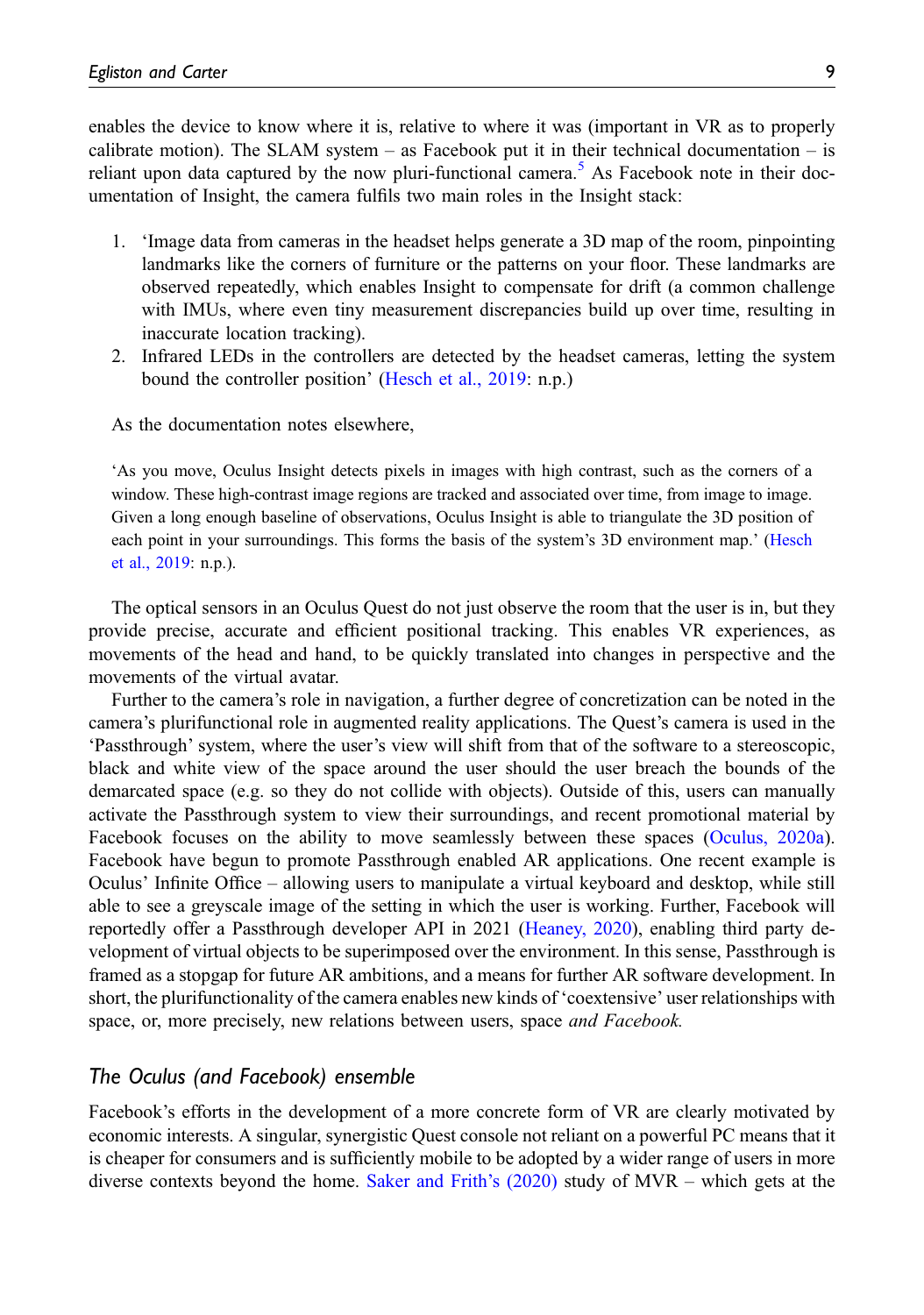increased mobility afforded by the Quest – would suggest that this profit motive is fulfilled by creating more engaging phenomenological experiences – a point consistent with claims made by Facebook's software engineers, in describing the Insight SLAM system as a way to achieve tracking with 'submillimeter level precision' [\(Hesch et al., 2019](#page-13-13): np) and to avoid undesirable experiences of lag or jitter. Further to this, the kind of 'coextensive' experience of space (as [Saker and Frith, 2020](#page-14-0) theorise it) – afforded through features like Passthrough – are framed by Facebook as generating positive user experiences, specifically, through creating AR experience with feelings of 'haptic trust' [\(Chaurasia et al., 2020](#page-13-17)) due to the perception of image depth enabled through the Quest's stereoscopic camera lens.

While the creation of habitual and perceptual modes of attention is certainly a question pertinent to that of MVR's political economy, we focus on the Quest as it pertains to political economic questions of data capture and expropriation, particularly as they may come to operate in service of Facebook's motives of power and profit – through the use of data to further empower Facebook's highly profitable advertising arm or future product development (such as future AR products). To think of the Quest's concretisation in terms of the wider Facebook network, we find some resource in another Simondonian concept – the ensemble. For Simondon, ensembles denote networks or systems (of varying scales) of concrete objects – networks which give rise to new individuals and elements (2017: 69). Further, it is at the level of the ensemble that we see 'liaison between the technical and the economic domains' (2017: 76). An example could include an industrial factory or laboratory [\(Simondon, 2017:](#page-14-3) 71–81) – arrangements of technical individuals in certain ways for certain purposes, such as enhancing production capacity. As Simondon notes, the role of human oversight in the arrangement of an ensemble is important as to prevent discrepancies between different objects. In this way, within the ensemble objects tend to exchange information yet remain functionally separate; the ensemble 'avoid [ing] internal concretization of technical objects it contains and uses only the results of their concretization' ([Simondon, 2017:](#page-14-3) 66). As recent Simondonian analyses of networked digital technics show, the idea of the ensemble could apply to things like digital platforms (see [Hui, 2016:](#page-13-18) 70; [Rieder, 2020:](#page-14-9) 72). Hui, for instance, writes of the 'technical system' comprised of different 'digital objects' – in which data is transmitted between different parts to support the system's overall functioning – a point that chimes with how platform scholars studying Facebook would describe the interconnectedness of Facebook's software eco-system (see, e.g. [Nieborg and Helmond, 2018;](#page-14-16) [Helmond et al., 2019\)](#page-13-19) – a point we have made elsewhere about Oculus (see [Egliston and Carter, 2020\)](#page-13-1).

As much scholarship to date has highlighted (see, e.g. [Srinivasan, 2018](#page-14-17) for a comprehensive overview), Facebook is principally an advertising company – deriving the majority of its revenue from its ad network, powered by the company's glut of 'first party' data (that is, data generated from user interactions with Facebook's software). The company's advertising arm has a history of being strengthened by the early, and strategic adoption and integration of new technological formats (such as the mobile phone, see [Goggin, 2014](#page-13-20)). Mobile media provided additional data points for the company to connect Facebook users with advertisements through its ad service. Notable, as [Wilken](#page-15-0) [\(2014\)](#page-15-0) writes, was the data point of location – allowing Facebook to further triangulate its ad network's targeting. Facebook's ambition with VR is remarkably similar. Oculus' EULA, ever since the company's acquisition by Facebook, has included boilerplate text informing users that data (in a broad, unspecified sense) will be used to 'market to you'. Notably, a 2020 update to the company's privacy policy (and 'Supplemental Oculus data policy') provides a greater degree of specificity over just what kinds of data will be collected. Relevant to our discussion of the device's sensing capacities: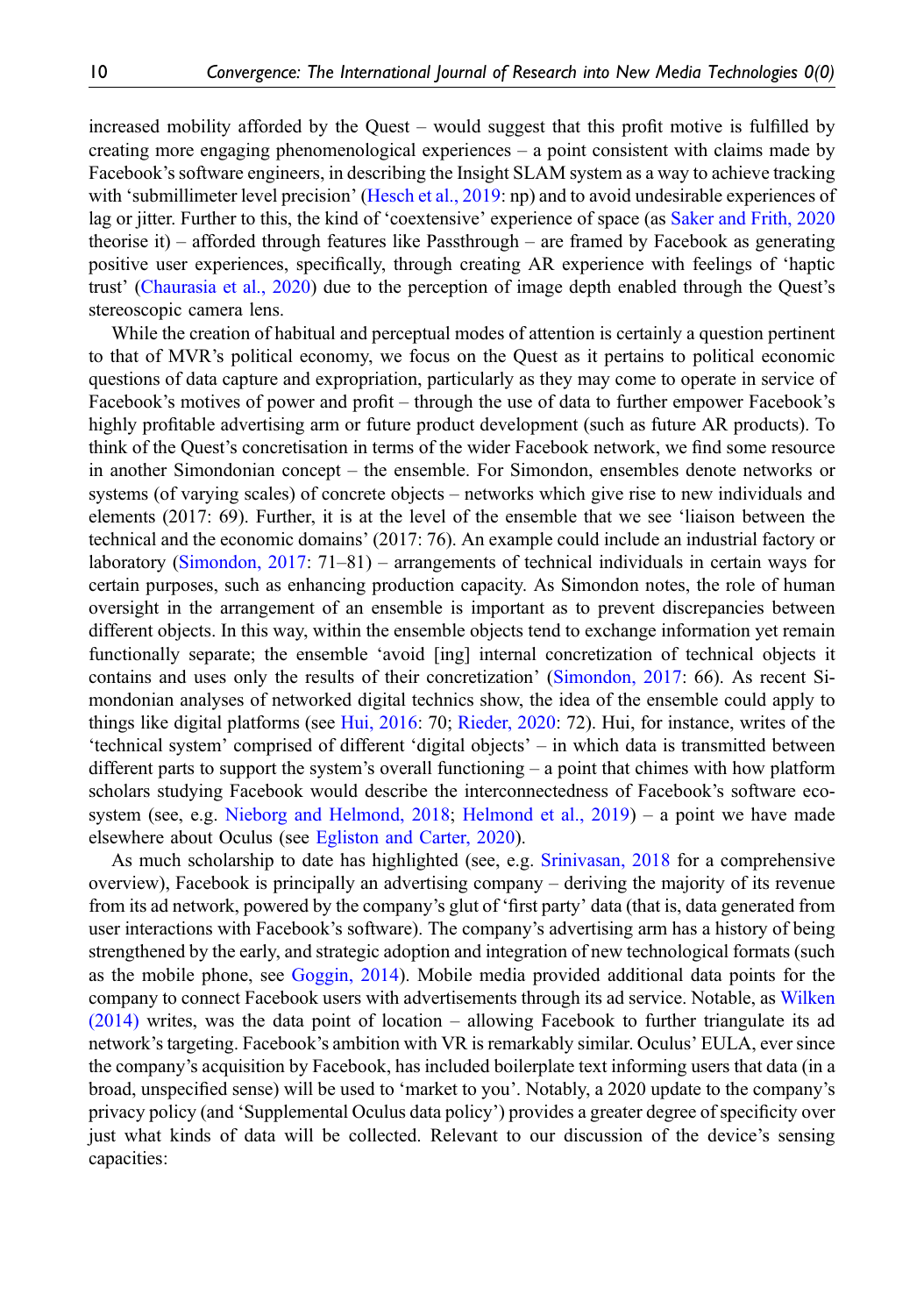"We collect information about your environment, physical movements, and dimensions when you use an XR device. For example, when you set up the Oculus Guardian System to alert you when you approach a boundary, we receive information about the play area that you have defined..."

Further to the potential use of spatial data for advertising, like many other platforms (see [Srnicek,](#page-14-18) [2017](#page-14-18)), Oculus seeks to turn interactions that takes place on its platform into economic value through feeding data back into the design of its future products [\(Oculus, 2020a](#page-14-15), [2020b\)](#page-14-19).<sup>[6](#page-12-11)</sup> As their EULA reads, data will be used to 'develop the XR ecosystem' ([Oculus, 2020b\)](#page-14-19). While the company does not specify how this may be the case, it is worth noting that within Facebook Reality Labs there are a number of active AI and machine vision projects and applications which could theoretically benefit from the data yielded through VR headsets. Elsewhere, as internal Facebook memos suggest, leaked in the 2021 Facebook Files, this ecosystem is one from which Facebook expects to derive unparalleled 'ARPU' (average revenue per user) (see Rodriguez, 2021). Taken together, through the concretisation of the Quest, space and movement are not only inscribed in the generation of the Quest's 3D map – but in Facebook's data centres and ad networks, a means to further advance the company's surveillance capitalist [\(Zuboff, 2019\)](#page-15-3) ambitions into the home.

The normative pedagogy of mechanology is, as we have demonstrated thus far, both intellectually but also critically valuable. Mechanological understandings could well provide the means for further productive explorations of technocultural and technopolitical alternatives to Facebook's data extraction centred MVR future. One such area that would benefit from a mechanology of MVR is the law. Legal and regulatory mechanisms responding to VR/MVR are yet to sufficiently address data extraction and the role of Oculus within the wider Facebook ensemble.<sup>[7](#page-12-12)</sup> As [Heller \(2021\)](#page-13-21) suggests, regulatory initiatives have been limited due to a fundamental failure to grasp contemporary VR and XR as technology, often conflating them with gaming technologies (and thus understanding VR/XR in terms of its use rather than its *technicity*). Operating under this auspice, Oculus is given a perfect alibi for entering into homes and lives without a second thought, and for evading more stringent oversight. Simondon himself does not discuss the importance of technology policy and regulation, yet as others have noted, policy could take the role of what Simondon calls 'social filter' (see, e.g. [Voss, 2019](#page-15-4); [Feenberg, 2017](#page-13-22)) – in essence, the way that technologies are always subject to social or cultural forces. Policy in this sense can create unfavourable milieus for technology such that they are 'met with strong rejection' [\(Voss, 2019\)](#page-15-4).

Beyond the policy space, grassroots efforts to disentangle the Quest from the Facebook ensemble (due to concerns of surveillance and privacy) have shown some promise of the value of a technopolitical project that takes seriously MVR's technicity. Following the release of the Quest (and more recently, with the Quest 2), Mozilla's Robert Long posted on Twitter his offer of a \$5000 reward for the first person to successfully 'jailbreak' the Quest as to circumvent software restrictions imposed by Facebook (specifically, the requirement of a Facebook login) (see [Long, 2020](#page-14-20)). While a jailbreak has not, at time of writing, been made publicly available, individuals such as Reddit user Tiger-Hobbes ([Tiger-Hobbes, 2020](#page-14-21)) have engineered workarounds to the Quest's mandatory Facebook login. This method involves using a technical glitch to do with an older version of the Oculus mobile app (the mobile application used in the initial setup of the Quest). The software version, while since patched by Oculus, can be accessed via filehosting repositories like Apkmirror (for Android devices) and run on an Oculus Quest following a factory reset. The end result is that the Quest is 'tricked' into thinking that the user has input all requisite login information (i.e. their Facebook login). From this perspective we see a promising consideration of technicity as a means through which technopolitical and technocultural alternatives may emerge.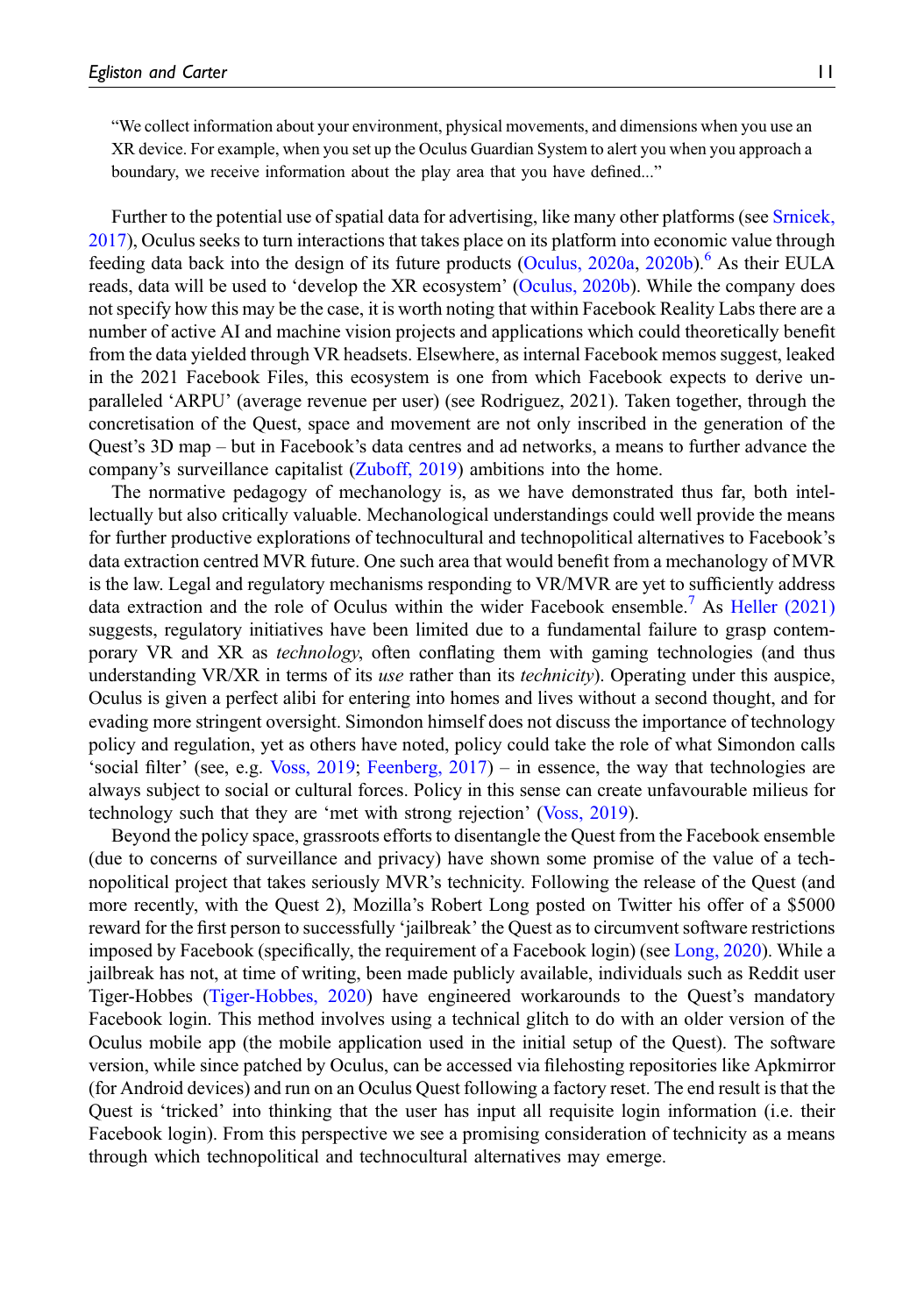We believe that the core tenets of Simondon's philosophy of technology – a focus on process and material specificity – provides not only the explanatory power to take VR for what it really is (another form of sophisticated digital sensor we are bringing into our lives) but a normative and prescriptive framework that invites questions of agency and critique. Rather than subscribing to the kind of infelicitous romantic humanism of philosophers like [Heidegger \(1977\),](#page-13-23) who would see the technical as encroaching on the sanctity of human life (as *gestell*), resistance and refusal, and an effort to create the conditions for new subjectivities or worlds that we would like to emerge (those that go beyond extraction) lie in questions of technologies' materiality and relation to both human and more-than-human things.

# Conclusion

Drawing from the thought of Simondon on technical objects, we have argued that recent developments in MVR, with attention to the Oculus Quest, represent a shift in the technicity of VR. Specifically, the Quest (and Quest 2) represents a shift from an abstract functional chain of interdependent sensing technics (as with the Rift) to a tightly integrated system – particularly through the concretization of software and hardware in the Quest's navigational stack. Consistent with existing analysis ([Saker and Frith, 2020](#page-14-0)), this affords mobility and is generative of new phenomenological experiences of spatiality. Building on this, we argue that the concretization of VR through MVR and the Quest represent a means to generate profitable network effects commensurate with Facebook's surveillance and data centered business model. As we show, through reference to Facebook Reality Labs' recent technical and legal documentation, data generated through the Quest's concrete design feed into Facebook's future AR product design, and into their ad network and targeted advertising algorithms. In short, VR – particularly as Facebook and Oculus have become more tightly interwoven over the last several years, Oculus a more central part of the Facebook 'ensemble' – shows the potential for Facebook to further intensify its extractive and accumulative tendencies. Through the framework of concretization – and specifying MVR's apparatuses of sensemaking – we introduce new questions that 'critical VR' [\(Carter and Egliston,](#page-12-13) [2021](#page-12-13)) scholars would do well to ask about the role of VR within the business models and political economies of big tech companies investing in the VR space (see [Egliston and Carter, 2020\)](#page-13-1), and what big tech stands to gain through this intervention.

#### Declaration of conflicting interests

The author(s) declared no potential conflicts of interest with respect to the research, authorship, and/or publication of this article.

#### Funding

The author(s) received no financial support for the research, authorship, and/or publication of this article.

#### ORCID iD

Ben Egliston **I** <https://orcid.org/0000-0002-7878-7208>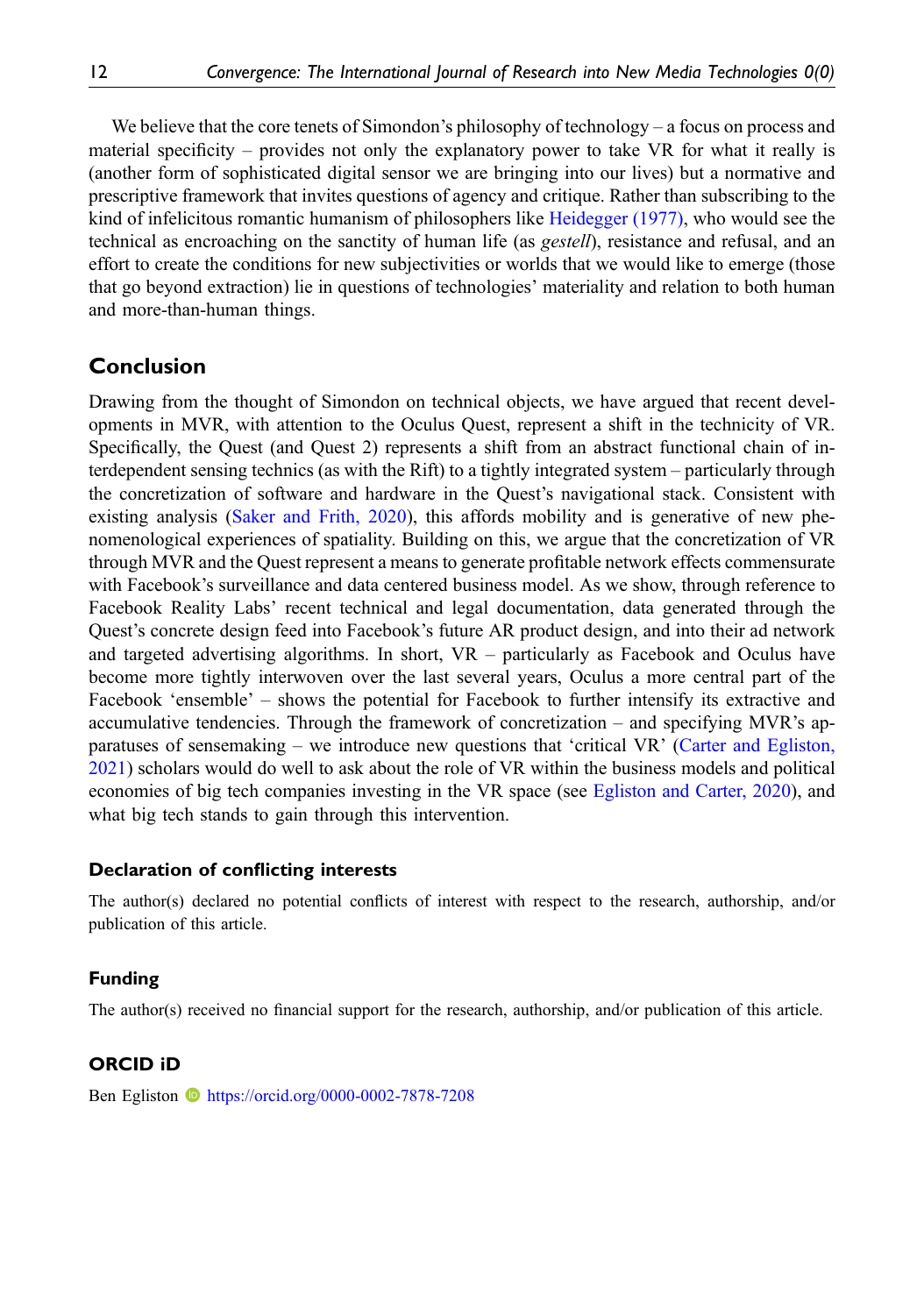# **Notes**

- <span id="page-12-6"></span>1. Technicity (broadly, and the more specific range of ideas ventured in METO) that have been taken up recently in fields like philosophy of technology ([Hui, 2016;](#page-13-18) [Stiegler, 1998\)](#page-14-22), human geography (e.g., [Ash,](#page-12-3) [2017](#page-12-3); [Dekeyser, 2018](#page-13-24); [Kitchin and Dodge, 2011](#page-14-23)) and media studies (e.g., [Mackenzie, 2002;](#page-14-8) [Mills, 2015](#page-14-7); [Rieder, 2020\)](#page-14-9), generally to explore the agency of technological matter, a category of being that is distinct from (but related to) human life.
- <span id="page-12-7"></span>2. In his analysis of concretisation, Simondon limits this process of concretisation to a consideration of how the object's componentry interfaces together as to maintain that object's functioning (although elsewhere he identifies some special cases where external environments, such as geographical phenomena, which are taken into the perpetuated inception of that object. See [Simondon, 2017:](#page-14-3) 53).
- <span id="page-12-8"></span>3. A full consideration of Simondon's engagement with Marx is beyond the scope of this article. Readers might see also Muriel [Combes](#page-13-9)' (2013) consideration of Simondon's reduction of Marx to economism.
- <span id="page-12-9"></span>4. See also, the philosopher Bernard Stiegler's remark that 'there is no Simondonian politics, while the question of individuation' (and by extension, individualisation) 'is entirely political' [\(Stiegler 1998](#page-14-22); cited in [Bardin, 2015:](#page-12-2) 217).
- <span id="page-12-10"></span>5. This builds upon Facebook's previous use of SLAM in mobile devices for AR, using the smartphone camera and an inertial measurement unit to track the phone's position and allow it to interface with content anchored to objects in the real world.
- <span id="page-12-11"></span>6. A move that has historically been more typical of companies like Google and Amazon with their smart speaker hardware (with Oculus Facebook's first major foray into hardware production).
- <span id="page-12-12"></span>7. Market-focused initiatives, such as an antitrust case initiated in October 2020 by Germany's national competition regulator (see [Robertson, 2020\)](#page-14-24) have focused on the monopolising benefits of requiring a Facebook login, and the legal basis of this coupling – rather than what this may mean for how data gets fed into the Facebook ensemble. Further, while data-governance laws – such as the GDPR and the CCPA – apply to Oculus' data processing, these measures are hamstrung by being framed around improving mechanisms for consent for surveillance, rather than imposing harder-line limits on data capture (see [Viljoen, 2020\)](#page-15-5) – especially pertinent given that these devices are embedded into home life. Beyond Facebook's own use of this data, as we have argued elsewhere through a case study of VR edutech companies [\(Carter and](#page-12-13) [Egliston, 2021\)](#page-13-3), increasingly being rolled out in workplaces using Oculus hardware, third party uses of VR data have the potential to materialise forms of social inequality.

#### References

<span id="page-12-3"></span><span id="page-12-2"></span>Ash J (2017) Phase Media: Space, Time and the Politics of Smart Objects. New York, NY: Bloomsbury.

- Bardin A (2015) Epistemology and Political Philosophy in Gilbert Simondon: Individuation, Technics, Social Systems. Cham, Switzerland: Springer.
- <span id="page-12-4"></span>Bailenson J (2018) Experience on Demand: What Virtual Reality Is, How it Works, and what it Can Do. W.W. Norton and Company.
- <span id="page-12-0"></span>Bollmer G (2020) From immersion to empathy. In: Aldouby H (ed), Shifting Interfaces: An Anthology of Presence, Empathy, and Agency in 21st century Media Arts, pp. 17–30.
- <span id="page-12-13"></span><span id="page-12-1"></span>Bucher T (2018) IfThen: Algorithmic Power and Politics. Oxford: Oxford University Press.
- Carter M and Egliston B (2021) What are the risks of Virtual Reality data? Learning Analytics, Algorithmic Bias and a Fantasy of Perfect Data. New Media and Society (Online ahead of print). doi: [10.1177/](https://doi.org/10.1177/14614448211012794) [14614448211012794](https://doi.org/10.1177/14614448211012794).
- <span id="page-12-5"></span>Carter M, Webber S, Rawson S, et al. (2020) Virtual Reality in the Zoo: A Qualitative Evaluation of a Stereoscopic Virtual Reality Video Encounter with Little Penguins (Eudyptula minor). Journal of Zoo and Aquarium Research 8(4). doi: [10.19227/jzar.v8i4.500.](https://doi.org/10.19227/jzar.v8i4.500)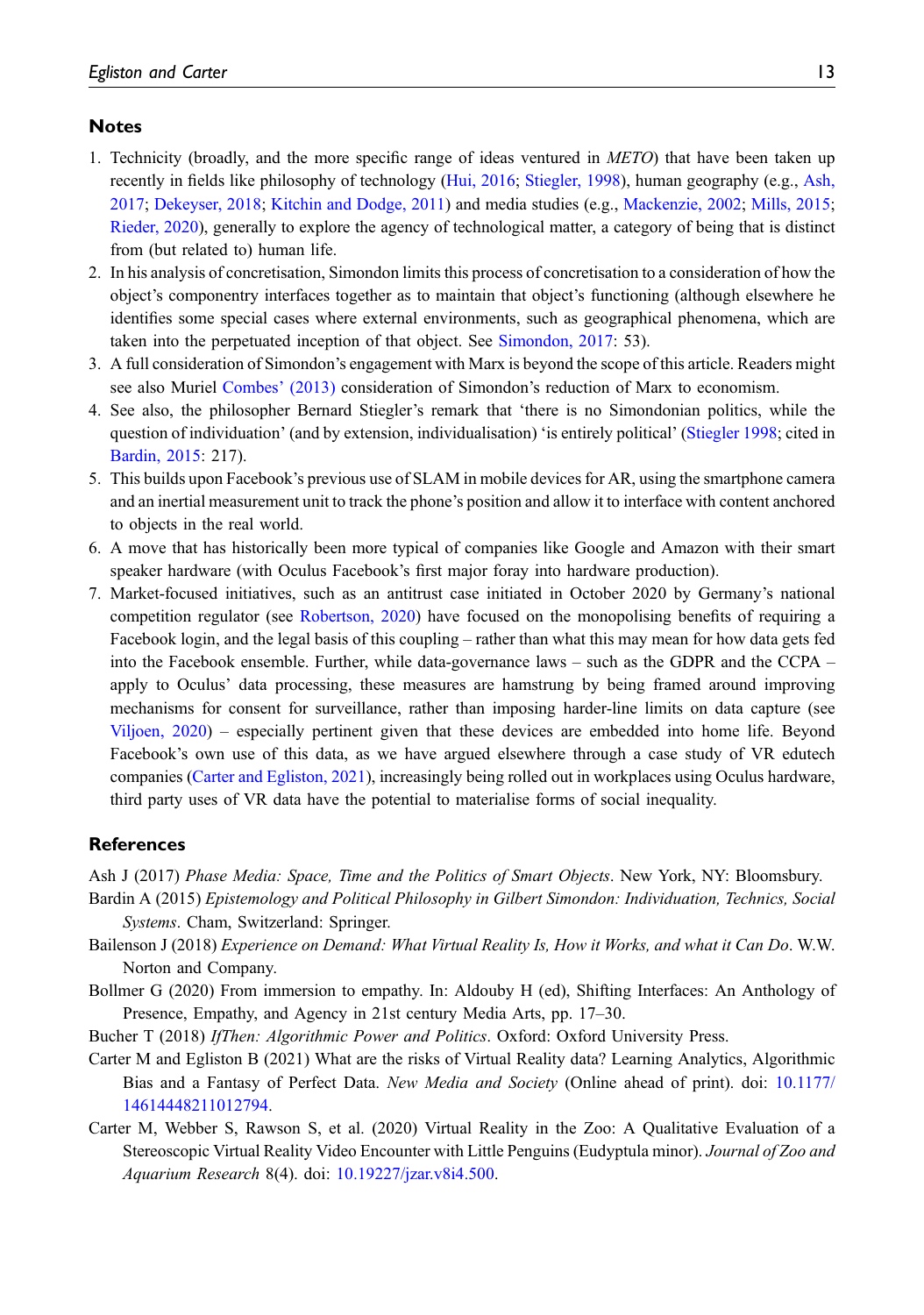- <span id="page-13-17"></span>Chaurasia G, Nieuwoudt A, Ichim A, et al (2020) Passthrough+: real-time stereoscopic view synthesis for mobile mixed reality. Proceedings of the ACM on Computer Graphics and Interactive Techniques 3(1).
- <span id="page-13-0"></span>Chesher C (1994) Colonizing virtual reality: construction of the discourse of virtual reality. Cultronix 1(1): 1–27.
- <span id="page-13-11"></span><span id="page-13-9"></span>Combes M (2013) Gilbert Simondon and the Philosophy of the Transindividual. Cambridge, MA: MIT Press. D'Ignazio C and Klein L (2020) Data Feminism. Cambridge, MA: MIT Press.
- <span id="page-13-24"></span>Dekeyser T (2018) The material geographies of advertising: concrete objects, affective affordance and urban space. Environment and Planning A: Economy and Space 50(7): 1425–1442.
- <span id="page-13-1"></span>Egliston B and Carter M (2020) Oculus imaginaries: the promises and perils of Facebook's virtual reality. New Media and Society (Online ahead of print). doi: [10.1177/1461444820960411](https://doi.org/10.1177/1461444820960411). In this issue.
- <span id="page-13-3"></span>Egliston B and Carter M (2021) Examining visions of surveillance in Oculus' data and privacy policies, 2014– 2020. Media International Australia (Online ahead of print). doi: [10.1177/1329878X211041670.](https://doi.org/10.1177/1329878X211041670)
- <span id="page-13-12"></span>Eubanks V (2018) Automating Inequality; How High-Tech Tools Profile, Police, and Punish the Poor. New York, NY: St Martin's Press.
- <span id="page-13-22"></span>Feenberg AL (2017) Concretizing simondon and constructivism. Science, Technology, & Human Values 42(1): 62–85.
- <span id="page-13-2"></span>Freedman DH (2020) Facebook's Plan to Dominate Virtual Reality – and to Turn Us into 'data Cattle'. Available at: [https://www.newsweek.com/facebooks-plan-dominate-virtual-reality-turn-us-data-cattle-](https://www.newsweek.com/facebooks-plan-dominate-virtual-reality-turn-us-data-cattle-1556805)[1556805](https://www.newsweek.com/facebooks-plan-dominate-virtual-reality-turn-us-data-cattle-1556805)
- <span id="page-13-8"></span>Frith J and Wilken R (2019) Social shaping of mobile geomedia services: an analysis of Yelp and Foursquare. Communication and the Public 4(2): 133–149.
- <span id="page-13-6"></span>Gerling K and Spiel K (2021) A Critical Examination of Virtual Reality Technology in the Context of the Minority Body. CHI '21: Proceedings of the 2021 CHI Conference on Human Factors in Computing Systems, 1–14.
- <span id="page-13-4"></span>Gerlitz C and Helmond A (2013) The like economy: social buttons and the data-intensive web. New Media  $\&$ Society 15(8): 1348–1365.
- <span id="page-13-20"></span>Goggin G (2014) Facebook's mobile career. New Media & Society 16(7): 1068–1086.
- <span id="page-13-5"></span>Golding D (2019) Far from paradise: the body, the apparatus and the image of contemporary virtual reality. Convergence: The International Journal of Research Into New Media Technologies 25(2): 340–353.
- <span id="page-13-14"></span>Goroman (2020) Oculus Ouest 2 が届いたので遊んでみます。. Available at: [https://twitter.com/](https://twitter.com/GOROman/status/1315928674344992769) [GOROman/status/1315928674344992769](https://twitter.com/GOROman/status/1315928674344992769)
- <span id="page-13-10"></span>Heaney C (2019) The disparity between culture & technics. Culture, Theory and Critique 60(3–4): 193–203.
- <span id="page-13-16"></span>Heaney D (2020) Oculus Quest Getting Passthrough+ API for AR Apps, Starting with Spatial. Available at: <https://uploadvr.com/oculus-quest-passthrough-api/>
- <span id="page-13-23"></span>Heidegger M (1977) The Question Concerning Technology, and Other Essays. Lecture 18 November 1955. Harper and Row.
- <span id="page-13-19"></span>Helmond A, Nieborg DB, and van der Vlist FN (2019) Facebook's evolution: development of a platform-asinfrastructure. Internet Histories 3(2): 123–146.
- <span id="page-13-21"></span>Heller B (2021) Watching Androids Dream of Electric Sheep: Immersive Technology, Biometric Psychography, and the Law, 23 Vanderbilt Law Review, 1.
- <span id="page-13-13"></span>Hesch J, Kozminski A, and Linde O (2019). Powered by AI: Oculus Insight. Available at: [https://ai.facebook.](https://ai.facebook.com/blog/powered-by-ai-oculus-insight/) [com/blog/powered-by-ai-oculus-insight/](https://ai.facebook.com/blog/powered-by-ai-oculus-insight/)
- <span id="page-13-18"></span><span id="page-13-7"></span>Hui Y (2016) On the Existence of Digital Objects. Minneapolis, MN: University of Minnesota Press.
- Humphreys L (2012) Connecting, coordinating, cataloguing: communicative practices on mobile social networks. Journal of Broadcasting & Electronic Media 56(4): 494–510.
- <span id="page-13-15"></span>Kanderske M and Thielmann T (2019) Simultaneous localization and mapping and the situativeness of a new generation of geomedia technologies. Communication and the Public 4(2): 118–132.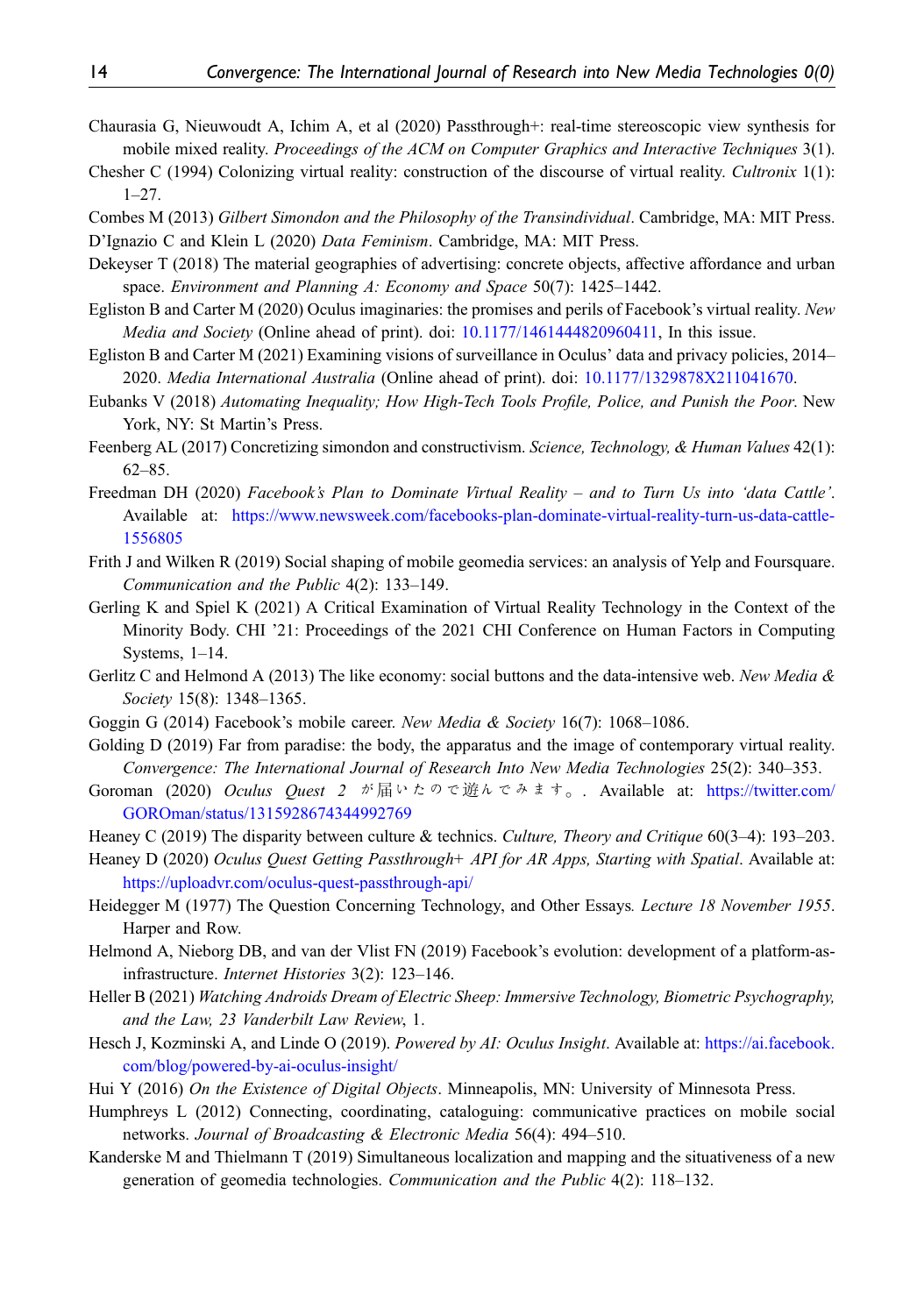- <span id="page-14-23"></span><span id="page-14-5"></span>Kitchin R and Dodge M (2011) Code/Space Software and Everyday Life. Cambridge, MA: MIT Press. Lefebvre H (1991) The Production of Space. Oxford: Blackwell.
- <span id="page-14-20"></span>Long R (2020) I'm Still Offering \$5000 for a Quest 2 Jailbreak!. Available at: [https://twitter.com/arobertlong/](https://twitter.com/arobertlong/status/1316177057085177857?lang=en) [status/1316177057085177857?lang=en](https://twitter.com/arobertlong/status/1316177057085177857?lang=en)
- <span id="page-14-8"></span><span id="page-14-2"></span>Mackenzie A (2002) Transductions: Bodies and Machines at Speed. New York, NY: Continuum.
- Mackenzie A (2013) Synthetic biology and the technicity of biofuels. Studies in History and Philosophy of Science Part C: Studies in History and Philosophy of Biological and Biomedical Sciences 44(2): 190–198.
- <span id="page-14-13"></span>Mackenzie A and Munster A (2019) Platform seeing: image ensembles and their invisualities. *Theory, Culture* & Society 36(5): 3–22.
- <span id="page-14-14"></span>McCosker A and Wilken R (2020) Automating Vision: The Social Impact of the New Camera Consciousness. New York, NY: Routledge.
- <span id="page-14-16"></span><span id="page-14-7"></span>Mills S (2015) Simondon and big data. Platform 6: 59–72.
- Nieborg DB and Helmond A (2018) The political economy of Facebook's platformization in the mobile ecosystem: Facebook Messenger as a platform instance. *Media, Culture & Society* 41(2): 196–218.
- <span id="page-14-15"></span>Oculus (2020a) Spatial Passthrough Prototype. Available at: [https://www.youtube.com/watch?v=](https://www.youtube.com/watch?v=aiw6OonAUCI&ab_channel=Oculus) [aiw6OonAUCI&ab\\_channel=Oculus](https://www.youtube.com/watch?v=aiw6OonAUCI&ab_channel=Oculus)
- <span id="page-14-19"></span><span id="page-14-4"></span>Oculus (2020b) Supplemental Oculus Data Policy. Available at: <https://www.oculus.com/legal/privacy-policy/>
- Parker E and Saker M (2020) Art museums and the incorporation of virtual reality: Examining the impact of VR on spatial and social norms. Convergence: The International Journal of Research Into New Media Technologies 26: 1159–1173. DOI: [10.1177/1354856519897251](https://doi.org/10.1177/1354856519897251)
- <span id="page-14-10"></span>Pinch TJ and Bijker WE (1984) The social construction of facts and artefacts: or how the sociology of science and the sociology of technology might benefit each other. Social Studies of Science 14(3): 399–441.
- <span id="page-14-12"></span>Pruett C (2019) Down the Rabbit Hole W/Oculus Quest: The Hardware + Software. Available at: [https://](https://developer.oculus.com/blog/down-the-rabbit-hole-w-oculus-quest-the-hardware-software/) [developer.oculus.com/blog/down-the-rabbit-hole-w-oculus-quest-the-hardware-software/](https://developer.oculus.com/blog/down-the-rabbit-hole-w-oculus-quest-the-hardware-software/)
- <span id="page-14-9"></span>Rieder B (2020) Engines of Order: A Mechanology of Algorithmic Techniques. Amsderdam: Amsterdam University Press.
- <span id="page-14-24"></span>Robertson A (2020) German Regulators Are Investigating Facebook for its Controversial Oculus Account Rules. Available at: [https://www.theverge.com/2020/12/10/22167509/germany-fco-investigation-facebook](https://www.theverge.com/2020/12/10/22167509/germany-fco-investigation-facebook-oculus-account-requirements-competition)[oculus-account-requirements-competition](https://www.theverge.com/2020/12/10/22167509/germany-fco-investigation-facebook-oculus-account-requirements-competition)
- <span id="page-14-1"></span>Saker M and Frith J (2019) From hybrid space to dislocated space: mobile virtual reality and a third stage of mobile media theory. New Media & Society 21(1): 214–228.
- <span id="page-14-0"></span>Saker M and Frith J (2020) Coextensive space: virtual reality and the developing relationship between the body, the digital and physical space. *Media, Culture & Society* 42: 1427–1442. DOI: [10.1177/](https://doi.org/10.1177/0163443720932498) [0163443720932498.](https://doi.org/10.1177/0163443720932498)
- <span id="page-14-6"></span><span id="page-14-3"></span>Simondon G (2017) On the Mode of Existence of Technical Objects. Minneapolis, MN: Univocal.
- Simondon G (2020) Individuation in Light of Notions of Form and Information. Minneapolis, MN: University of Minnesota Press.
- <span id="page-14-22"></span><span id="page-14-17"></span>Stiegler B (1998) Technics and Time: The Fault of Epimetheus. Stanford, CA: Stanford University Press.
- Srinivasan D (2018) The antitrust case against Facebook: a monopolist's journey toward pervasive surveillance in spite of consumer's preference for privacy. Berkley Business Law Journal 16(1): 40–98.
- <span id="page-14-21"></span><span id="page-14-18"></span>Srnicek N (2017) *Platform Capitalism*. Cambridge: Polity.
- Tiger-Hobbes (2020) The Quest 2 Has Allegedly Successfully Been Rooted. Available at: [https://www.reddit.](https://www.reddit.com/r/OculusQuest/comments/jd6cfi/the_quest_2_has_allegedly_successfully_been_rooted/g9617l2/?context=3) com/r/OculusQuest/comments/jd6cfi[/the\\_quest\\_2\\_has\\_allegedly\\_successfully\\_been\\_rooted/g9617l2/?](https://www.reddit.com/r/OculusQuest/comments/jd6cfi/the_quest_2_has_allegedly_successfully_been_rooted/g9617l2/?context=3) [context=3.](https://www.reddit.com/r/OculusQuest/comments/jd6cfi/the_quest_2_has_allegedly_successfully_been_rooted/g9617l2/?context=3)
- <span id="page-14-11"></span>UploadVR (2017) Oculus Sensors Are Technically Hackable Webcams. Available at: [https://uploadvr.com/](https://uploadvr.com/hackable-webcam-oculus-sensor-be-aware/) [hackable-webcam-oculus-sensor-be-aware/.](https://uploadvr.com/hackable-webcam-oculus-sensor-be-aware/)